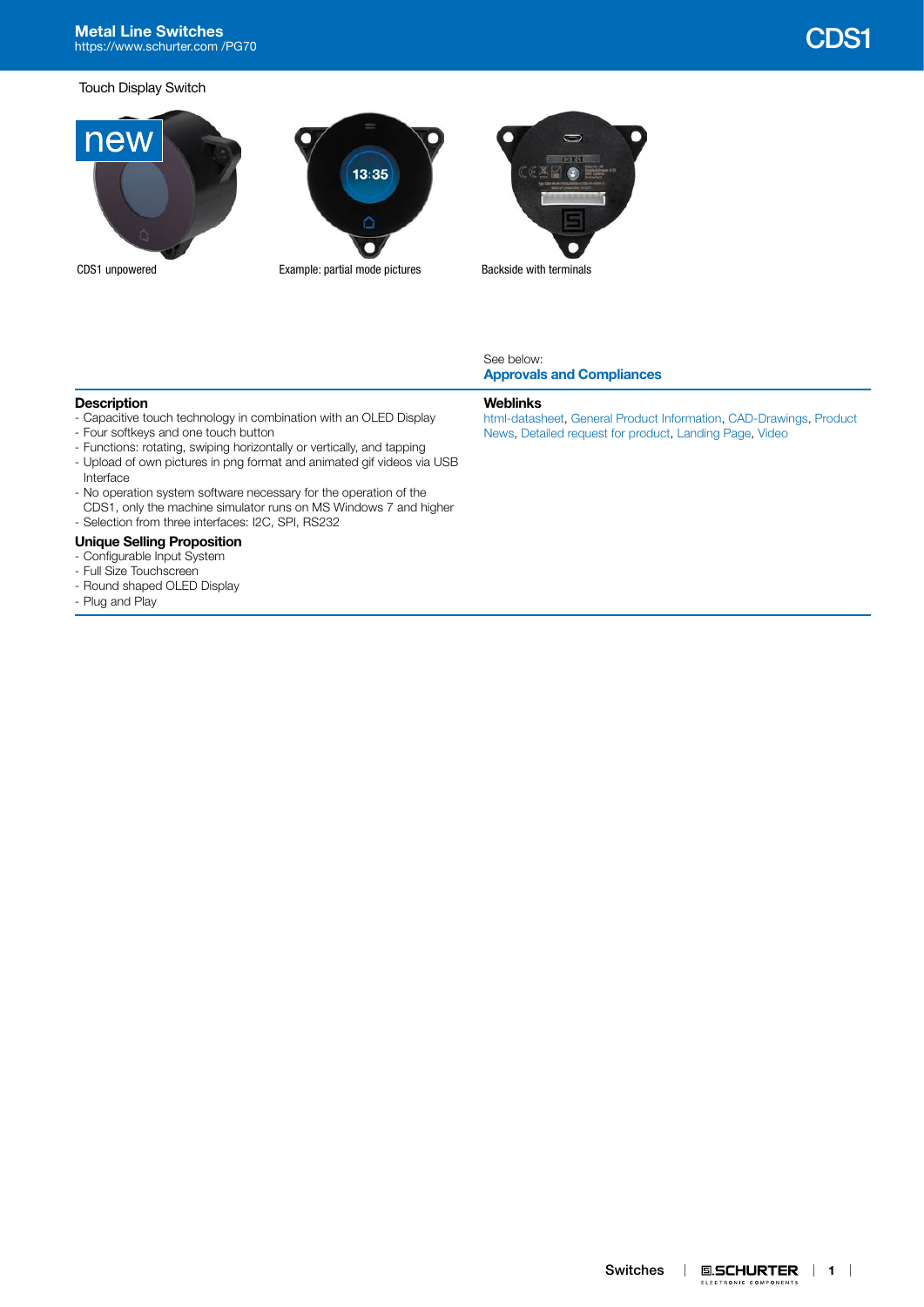# **Technical Data**

| <b>Electrical Data</b>                               |                                                                                  |  |  |  |  |  |  |
|------------------------------------------------------|----------------------------------------------------------------------------------|--|--|--|--|--|--|
| Supply Voltage Vcc                                   | $3.3$ VDC $\pm$ 5%                                                               |  |  |  |  |  |  |
| Logic Input Low                                      | min. 70% Vcc                                                                     |  |  |  |  |  |  |
| Logic Input High                                     | max. 30% Vcc                                                                     |  |  |  |  |  |  |
| Reverse Polarity Protection <sup>1)</sup>            | yes                                                                              |  |  |  |  |  |  |
| Connector to internal Mass                           | Micro USB-B 2.0                                                                  |  |  |  |  |  |  |
| Storage                                              |                                                                                  |  |  |  |  |  |  |
| Connector to Customer Sys-                           | JST XHP 10, protected against torsion                                            |  |  |  |  |  |  |
| tem Control Unit                                     |                                                                                  |  |  |  |  |  |  |
| Interface to Customer System                         | I2C (100 kHz or 400 kHz), 4-line SPI or                                          |  |  |  |  |  |  |
| Control Unit                                         | <b>RS232</b>                                                                     |  |  |  |  |  |  |
| Current Consumption (Vcc = 3.3 VDC, RS232 Interface) |                                                                                  |  |  |  |  |  |  |
| All features off, sleep mode                         | 20 mA                                                                            |  |  |  |  |  |  |
| Only Touch active                                    | 20 mA                                                                            |  |  |  |  |  |  |
| Only LED active (white)                              | 110 mA                                                                           |  |  |  |  |  |  |
| Only Display active, full white                      | 210 mA                                                                           |  |  |  |  |  |  |
| All features on, LED and Dis-                        | 260 mA                                                                           |  |  |  |  |  |  |
| play full white                                      |                                                                                  |  |  |  |  |  |  |
| <b>Display</b>                                       |                                                                                  |  |  |  |  |  |  |
| Type                                                 | Graphic-PMOLED                                                                   |  |  |  |  |  |  |
| <b>Color Resolution</b>                              | 65k colors                                                                       |  |  |  |  |  |  |
| Resolution                                           | 128 x 128 RGB Pixels                                                             |  |  |  |  |  |  |
| <b>Brightness</b>                                    | 90 cd/m2, adjustable in 16 steps                                                 |  |  |  |  |  |  |
| Contrast                                             | 2000:1                                                                           |  |  |  |  |  |  |
| <b>Viewing Angle</b>                                 | $160^\circ$                                                                      |  |  |  |  |  |  |
| Refresh Rate                                         | 25 Pictures per sec.                                                             |  |  |  |  |  |  |
| Display Life Time <sup>2)3)</sup>                    | min. 11000 h                                                                     |  |  |  |  |  |  |
| Home Button LED on 6 o'clock position                |                                                                                  |  |  |  |  |  |  |
| Type                                                 | <b>RGB</b>                                                                       |  |  |  |  |  |  |
| <b>Illumination Pattern</b>                          | constant, blinking 2x per sec., pumping<br>from 0% to 100% within 1 sec and back |  |  |  |  |  |  |
| <b>Brightness</b>                                    | adjustable in 16 steps                                                           |  |  |  |  |  |  |
| <b>Touch Data</b>                                    |                                                                                  |  |  |  |  |  |  |
| Technology                                           | <b>PCAP</b>                                                                      |  |  |  |  |  |  |
| <b>Touch Pattern</b>                                 | Full X-Y                                                                         |  |  |  |  |  |  |
| Soft Key Positions                                   | 3, 6, 9, and 12 o'clock position on the                                          |  |  |  |  |  |  |
|                                                      | <b>Touch Wheel</b>                                                               |  |  |  |  |  |  |
| <b>Touch Button Position</b>                         | Center of the display                                                            |  |  |  |  |  |  |
| Soft Key / Touch Button short                        | 128 to 500 ms                                                                    |  |  |  |  |  |  |
| Soft Key / Touch Button long                         | $> 500$ ms                                                                       |  |  |  |  |  |  |
| <b>Touch Movements</b>                               | Swipe Left to Right                                                              |  |  |  |  |  |  |
|                                                      | Swipe Right to Left                                                              |  |  |  |  |  |  |
|                                                      | Swipe Top to Bottom                                                              |  |  |  |  |  |  |
|                                                      | Swipe Bottom to Top                                                              |  |  |  |  |  |  |
|                                                      | <b>Rotation Left</b>                                                             |  |  |  |  |  |  |
|                                                      | <b>Rotation Right</b>                                                            |  |  |  |  |  |  |
|                                                      | Tap on Soft Key / Touch Button                                                   |  |  |  |  |  |  |
| <b>System Response Time</b>                          | < 150 ms                                                                         |  |  |  |  |  |  |

| Media Data                                   |                                                                                 |
|----------------------------------------------|---------------------------------------------------------------------------------|
| Mass Storage Size                            | 4 Mbyte                                                                         |
| Picture Format                               | png                                                                             |
| Picture Size <sup>4)</sup>                   | 128 x 128 pixel                                                                 |
| <b>File Size for Pictures</b>                | max. 20 kByte                                                                   |
| Video Format                                 | gif                                                                             |
| Video Picture Size                           | 128 x 128 pixel                                                                 |
| File Size for Videos                         | max. 128 kByte                                                                  |
| Frame Rate for animated gif<br>videos        | min. 60 ms                                                                      |
| <b>Ambient Light Sensor</b>                  |                                                                                 |
| Sensitive Wavelength Range                   | 390 - 700 nm                                                                    |
| Resolution                                   | 12 Bit                                                                          |
| <b>Mechanical Data</b>                       |                                                                                 |
| <b>Shock Protection</b>                      | IK 05 acc. to IEC/EN 62262                                                      |
| Screw Tightening Torque for<br>Mounting Ring | max. 0.2 Nm                                                                     |
| <b>Climatical Data</b>                       |                                                                                 |
| Operating Temperature                        | -20 to $60^{\circ}$ C                                                           |
| Storage Temperature                          | -20 to 70 °C                                                                    |
| IP Protection Class Front Side               | IP 67 when mounted with Seal Ring <sup>5)</sup> ,                               |
|                                              | IP40 otherwise                                                                  |
| Moisture sensitivity level                   | MSL <sub>1</sub>                                                                |
| Material                                     |                                                                                 |
| Housings                                     | PC                                                                              |
| Mounting Ring <sup>5)</sup>                  | PC                                                                              |
| Seal Ring                                    | NBR70                                                                           |
| <b>Touch Surface</b>                         | Glass                                                                           |
| <b>Product Tests</b>                         |                                                                                 |
| <b>EMC</b>                                   | IEC/EN 61000-4-2                                                                |
|                                              | IEC/EN 61000-4-3                                                                |
|                                              | IEC/EN 61000-4-4                                                                |
|                                              | IEC/EN 61000-4-6                                                                |
|                                              | IEC/EN 61000-4-8                                                                |
|                                              | IEC/EN 61000-6-1:2016                                                           |
|                                              | IEC/EN 61000-6-2:2016                                                           |
|                                              | IEC/EN 61000-6-3:2011                                                           |
|                                              | IEC/EN 61000-6-4:2011                                                           |
|                                              | EN 61326-1:2013                                                                 |
|                                              | EN 55014-1:2006 + A1:2009 +                                                     |
|                                              | A2:2011                                                                         |
|                                              | EN 55014-2:2015                                                                 |
|                                              | EN 61058-1-1:2015-05                                                            |
| Change of temperature                        | -25 $\degree$ C / +65 $\degree$ C / 50%RH according to<br>IEC 60068-2-14 Test N |
| Damp heat, steady state                      | 40°C / 95%RH / 21 days according to<br>IEC 60068-2-78                           |
| Glow wire test                               | 750°C and 850°C according to IEC/EN<br>60695-2-11:2014 and IEC/EN 60335-1       |

1) mechanical reverse polarity protection made from the combination of the plug and the socket, no internal reverse polarity protection

2) The life time of the display is typically defined as the time it takes for the display to lose half of its brightness and depends on the displayed pictures and animated gif video pictures. The darker the picutes and the lower the brightness, the longer the display life time

3) The display of static images or videos with static image areas over a long period of time may lead to a so-called burn-in effect, in which the static image remains permanently visible on the display

4) Partial pictures are allowed to have smaller size

5) O-Ring is not included in the 10 pcs package

### <span id="page-1-0"></span>**Approvals and Compliances**

Detailed information on product approvals, code requirements, usage instructions and detailed test conditions can be looked up in [Details about](https://www.schurter.com/en/Components/Connectors/General-Product-Information#1.1)  [Approvals](https://www.schurter.com/en/Components/Connectors/General-Product-Information#1.1)

# **Application standards** Application standards where the product can be used **Organization Design Standard Description** Designed for applications acc. **IEC/UL 60950** IEC 60950-1 includes the basic requirements for the safety of information **IEC** technology equipment.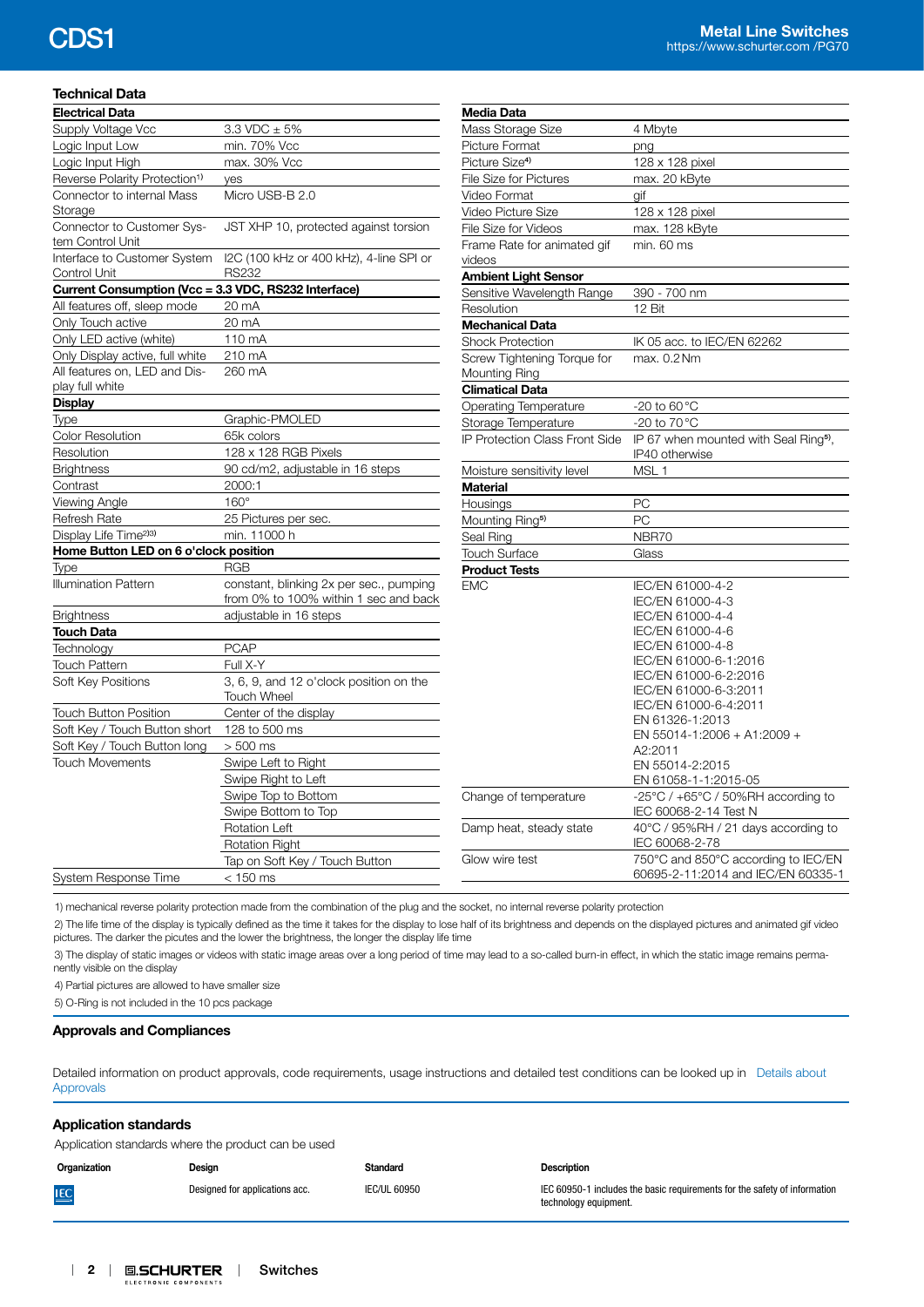# **Compliances**

The product complies with following Guide Lines

| Identification | <b>Details</b>               | Initiator          | <b>Description</b>                                                                                                                                                                                          |
|----------------|------------------------------|--------------------|-------------------------------------------------------------------------------------------------------------------------------------------------------------------------------------------------------------|
| CE             | CE declaration of conformity | <b>SCHURTER AG</b> | The CE marking declares that the product complies with the applicable<br>requirements laid down in the harmonisation of Community legislation on<br>its affixing in accordance with EU Regulation 765/2008. |
| <b>RoHS</b>    | <b>RoHS</b>                  | <b>SCHURTER AG</b> | EU Directive RoHS 2011/65/EU                                                                                                                                                                                |
| 40             | China RoHS                   | <b>SCHURTER AG</b> | The law SJ / T 11363-2006 (China RoHS) has been in force since 1 March<br>2007. It is similar to the EU directive RoHS.                                                                                     |
| <b>REACH</b>   | <b>REACH</b>                 | <b>SCHURTER AG</b> | On 1 June 2007, Regulation (EC) No 1907/2006 on the Registration,<br>Evaluation, Authorization and Restriction of Chemicals 1 (abbreviated as<br>"REACH") entered into force.                               |

# **Dimension [mm]**

CDS1 Module



Mounting ring

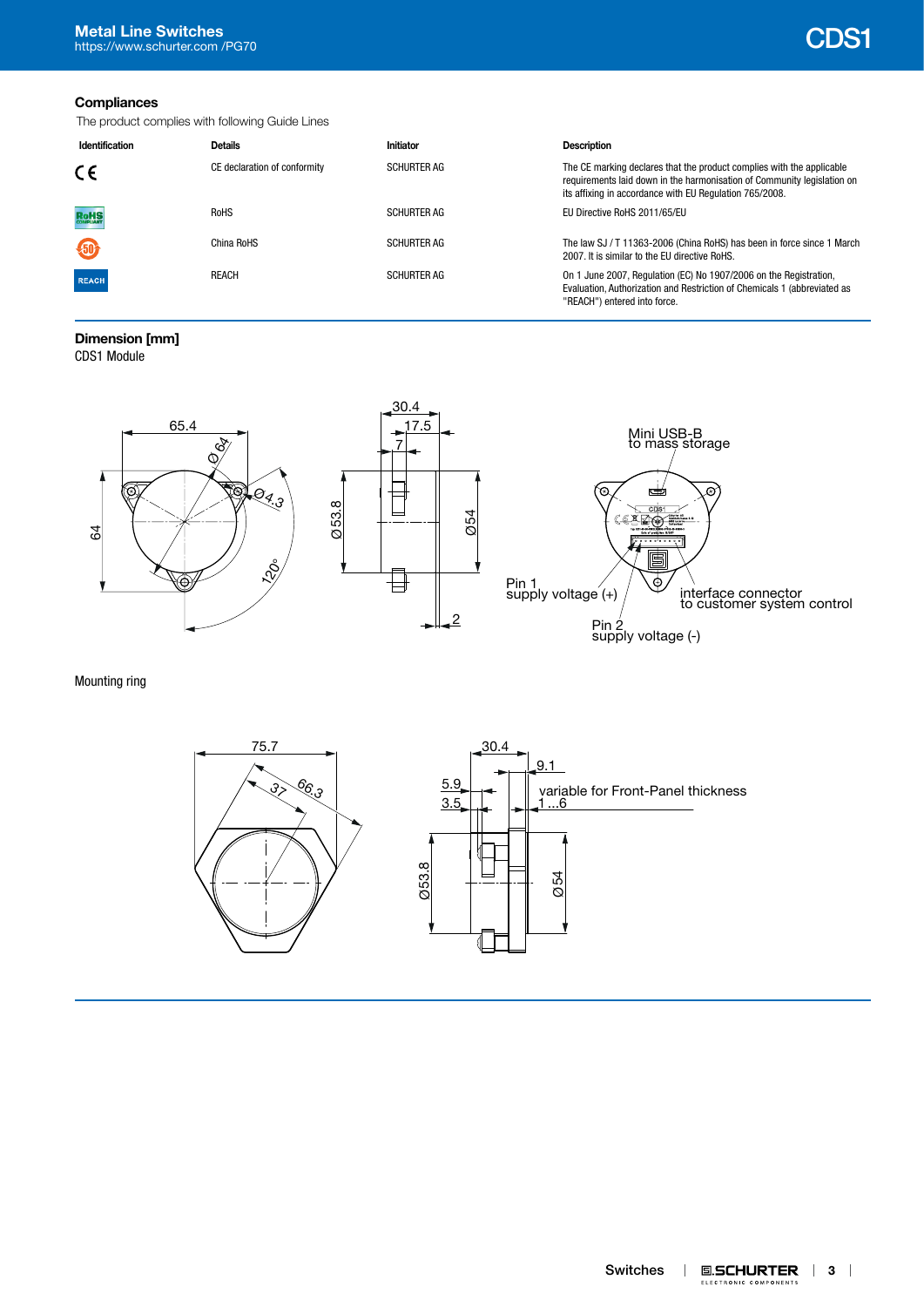# **Assembly Instructions**





tape)



Example for housing with integrated screw domes for mounting without mounting ring



Example for housing with screws from the panel front for mounting without mounting ring

# **Diagrams**

| Pinout of FST XHP-10 |                                   |                |                |                  | Pinout USB Port |                |            |                                 |
|----------------------|-----------------------------------|----------------|----------------|------------------|-----------------|----------------|------------|---------------------------------|
| Signal<br>$ Pin-Nr.$ |                                   | application in |                |                  |                 | Pin-Nr.:       | Name       | Signal                          |
|                      |                                   | SPI            |                | <b>I2C RS232</b> |                 |                |            | VBUS not connected              |
|                      | <b>VCC</b>                        | x              | x              | x                |                 | $\overline{2}$ | D-         | negative differential data line |
| $\overline{2}$       | <b>GND</b>                        | x              | x              | x                |                 | 3              | D+         | positive differential data line |
|                      |                                   |                |                |                  |                 | 4              | ID         | not connected                   |
| 3                    | IRQ_n <sup>2</sup>                | x <sup>1</sup> | x <sup>1</sup> | X <sup>1</sup>   |                 | $\overline{5}$ | <b>GND</b> | ground                          |
| 4                    | $CS$ $n^2$                        | x              |                |                  |                 |                |            |                                 |
| 5                    | <b>GND</b>                        | x              | x              | x                |                 |                |            |                                 |
|                      | <b>SCLK / SCL</b>                 |                |                |                  |                 |                |            |                                 |
| 6                    | (external pull-up                 | x              | x              |                  |                 |                |            |                                 |
|                      | resistance $2.7kΩ$ )              |                |                |                  |                 |                |            |                                 |
| 7                    | GND<br>x<br>x<br>x                |                |                |                  |                 |                |            |                                 |
|                      | MOSI / TX / SDA                   |                |                |                  |                 |                |            |                                 |
| 8                    | (external pull-up                 | x              | x              | $\mathbf x$      |                 |                |            |                                 |
|                      | resistance $2.7 \text{k}\Omega$   |                |                |                  |                 |                |            |                                 |
| 9                    | GND                               | x              | x              | x                |                 |                |            |                                 |
| 10                   | MISO / RX                         | x              |                | x                |                 |                |            |                                 |
|                      | <sup>1</sup> Optional signal      |                |                |                  |                 |                |            |                                 |
|                      |                                   |                |                |                  |                 |                |            |                                 |
|                      | <sup>2</sup> Signal is active low |                |                |                  |                 |                |            |                                 |

# **All Variants**

| Packaging unit | Line Connector | <b>Configurations Code</b>              | Order Number    |  |
|----------------|----------------|-----------------------------------------|-----------------|--|
| 10 pack        |                | CDS1-00-10-PBKGLS00000-SYRGB-00-X0000-S | $3-102-423$     |  |
| Design-In-Kit  | EU             | CDS1-00-DI-PBKGLS00000-SYRGB-EU-X0000-S | $3 - 102 - 424$ |  |
| Design-In-Kit  | EU / US        | CDS1-00-DI-PBKGLS00000-SYRGB-US-X0000-S | $3-102-436$     |  |

# **Most Popular.**

Availability for all products can be searched real-time[:https://www.schurter.com/en/Stock-Check/Stock-Check-SCHURTER](https://www.schurter.com/en/Stock-Check/Stock-Check-SCHURTER)

ELECTRONIC COMPONENTS